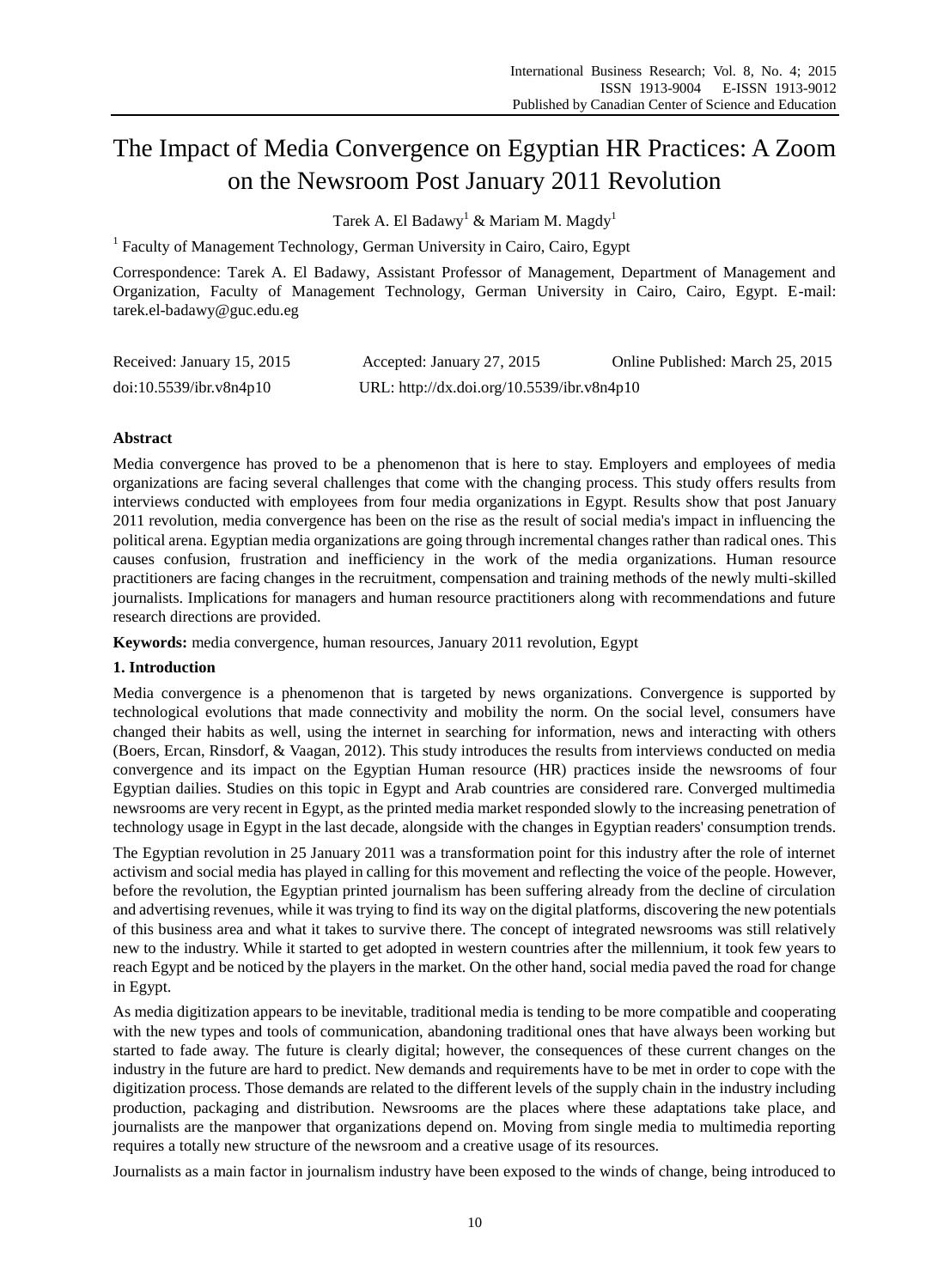new ways of working after long years of having same daily routines. They are expected to adopt new skills and being evaluated based on relatively new criteria. Multiskilling and multi-tasking are amongst the trends that are being more adopted in the newsrooms for reasons related to work efficiency and economics of the media. The increasing demands on journalists create a more pressured environment, which ultimately has a negative impact on journalistic standards (Cottle, 1999). Media convergence not only redefines the tasks of journalists and newsrooms, but also reshapes the business environments of media companies (Russ-Mohl, Nienstedt, & Wilzcek, 2013).

The efforts of managers in media organizations to help journalists adapt to these changes have varied. While some of them have invested in training and development programs, others have left their journalists finding their way alone. The effect of the whole change on management's practices and consequently the journalists is the main focus of this study.

The main objective of this study is to explore the environment in Egyptian newsrooms following the changes imposed on them [newsrooms] post January 2011 revolution. Newsrooms started to take the digitization process as a phenomenon that is here to stay and consequently, the managers started making changes in the way of doing business, tools used, skills required and others. Journalists' responses on the change were also sought after from the interviews conducted for this study.

The structure of the paper will be as follows: the literature on media convergence, the transformations and challenges facing newsroom is discussed. Afterwards, a description of four Egyptian dailies, which were the focus of this study, is provided. This is followed by the methodology. The discussion section highlights the main changes happening inside the newsrooms including the convergence strategies adopted and the changes imposed on HR. Finally, concluding remarks are provided.

#### **2. Convergence and the Newsrooms**

Media organizations are facing, for years, the effects and consequences of media transformations and changes of consumption patterns that have directly affected the way they produce, monetize and plan. This phenomenon is referred to as media convergence. Convergence is a term that refers to "The ability of consumers to obtain multiple services on a single platform or device or obtain any given service on multiple platforms or devices" as per UK"s convergent media regulator"s definition (Ofcom, 2008), where "Convergence is all around us–mobile phones with video, radio and the Internet, radio over TV platforms and the Internet and TV over mobile platforms including digital radio, and the Internet–all facilitated by the move to digital technologies".

While convergence is widely thought as a mere technological process, it is not only that but also a profound and ongoing social, cultural and economic shift (Dwyer, 2010). Some common ideas referenced by the term include the flow of content across multiple media platforms, the cooperation between multiple media industries, the search for new structures of media financing that fall at the interstices between old and new media, and the migratory behavior of media audiences who would go almost anywhere in search of the kind of entertainment experiences they want.

More broadly, media convergence refers to a situation in which multiple media systems coexist and where media content flows fluidly across them. Convergence is understood here as an ongoing process or series of intersections between different media systems and not a fixed relationship (Jenkins, 2006). Briggs and Bourke (2002) reported that since the 1990s, the term "convergence" has been applied most commonly to account for the development of digital technology, the integration of text, numbers, images and sound. At the level of everyday media production, distribution and consumption, significant global industry trends indicate profound shifts in the way audiences increasingly receive their daily media (Croteau & Hoynes, 2006).



Figure 1. The three Cs of convergent media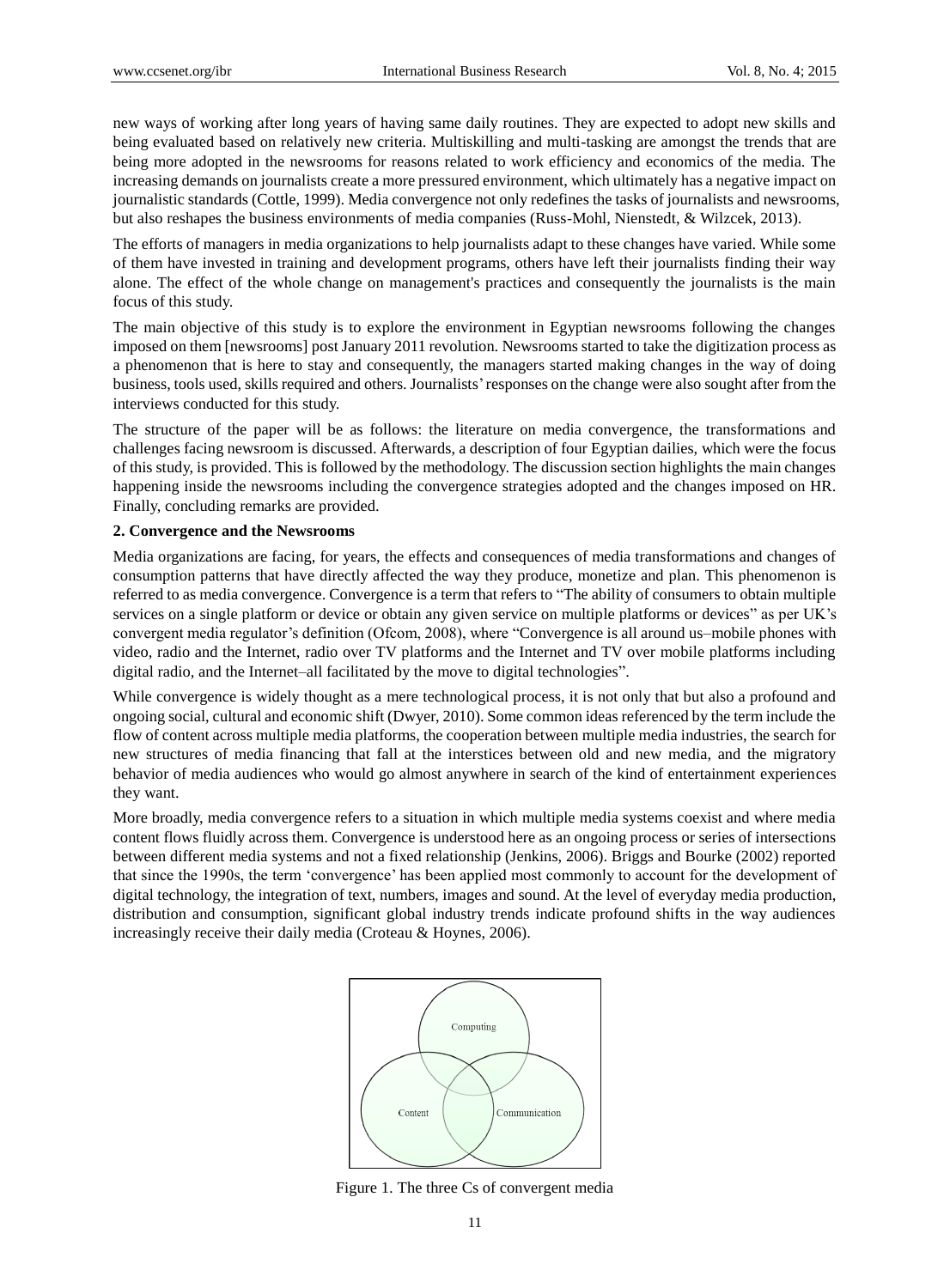There are three overlapping circles that diagrammatically represent the three C"s of convergent media (see figure 1). They involve Computing and information technology (IT), Communications networks, and digitized Content (Flew, 2008, p. 2). Convergent media uses Computing in creating Communication channels across different virtual platforms. This in turn frees the Content and allows it to spread across all platforms. On one hand, it makes news updated and readily available to everyone. On the other hand, it creates social and political challenges.

Journalism is facing several challenges. First, advertisers migrate to more flexible platforms like search engines and social networks which offer new opportunities for them to reach specific target groups more effectively and efficiently. Second, journalism"s credibility is being challenged by Public Relations that is increasingly instrumentalizing journalism. Third, pay walls are not reaching a significant success, to compensate the fails in advertisements. As the public is unwilling to pay for online content, which may also result from journalism"s increasing reliance on prefabricated PR feedings, and thus, the decreasing credibility is further supported (Russ-Mohl et al., 2013).

In addition, news organizations are big cost centers according to Turner (2011) with resources like printing houses, distribution centers and fleets and big numbers of fixed costs. Traditional producers are challenged by individuals who own nothing but a computer and a desk in their bedroom. Small independent start-ups are entering the market bringing fresh content, attractive layouts and causing readers to change their reading routines.

It was reported in May 2014 by the Egyptian Central Agency for Public Mobilization and Statistics that newspaper circulation in 2012 declined by 20% since 2011. The number of newspaper copies distributed domestically and abroad has dropped as well, from 920.9 million to 646.6 million copies in 2012, a drop of about 30%. News websites turned into a primary source of news to the Egyptian internet users who represent about 50% of the total population. Websites provide breaking news around the clock which made people abandon the print papers in favor of the digital platforms. At the same time, such digital outlets started to become a serious revenue source for newspapers that cannot be replaced anymore by the classic revenue sources, especially paper advertisements.

## **3. Digitizing the Newsroom**

The main question that should be answered before starting the process of newsroom digitization is whether it is a mere digital alignment with the print workflow, or is it a new workflow that uses the print resources in a totally new context to empower this "new digital thing"?

To answer this question, the researchers looked into three factors anchored in the world of print that are shaping the "the innovation paths followed by online newsrooms trying to realize the web"s interactive and multimedia capabilities" as per Boczkowski (2004). The three factors are:

- a) The relationship with the print newsroom.
- b) The definition of the editorial function.
- c) The representation of the public.

Boczkowski explains that innovation in converted newsrooms should reflect the three factors. First, it should highlight the degree of openness and interaction between printed and online newsrooms. Second, it reflects whether contents are merely reproduced on digital platforms after printed media or there are alternative publications. Third, it should identify whether readers are considered consumers or producers and their degree of technological awareness. Surprisingly, the opposite of this applies on almost the four cases of this study, where the trials to create a new integrated/digitized newsroom have ended up mostly reproducing print"s modes on the web. Senior editors in the four papers have admitted that 70-80% of the content that is published on the websites is produced by originally papers" journalists.

In order to digitize the workflow in the newsroom, newspapers have started in the last five years to adopt expensive digital (server based) workflow systems that allow them to control and monitor the content stream from all editors and to track changes that are applied to it through different work stages. In addition, the new workflow systems help shortening the production time of the paper version itself by linking the production process of the paper with the content flow that goes to the digital outlets of the paper. Adopting these new workflow systems takes months or maybe years in some cases to apply gradually, especially in the organizations that worked with paper based workflows originally before converting to the digital ones.

The effects of such developments of newsrooms and the working practices of journalists vary. Multiskilling, for instance, is a trend with increasing acceptance in news media, as journalists have to cope with a widening range of responsibilities in order to get their jobs done (Cottle, 1999). Multiskilling is a result of "management led economic decisions" as MacGregor (1997) suggests. On one hand, Multiskilling in newsrooms aims at cost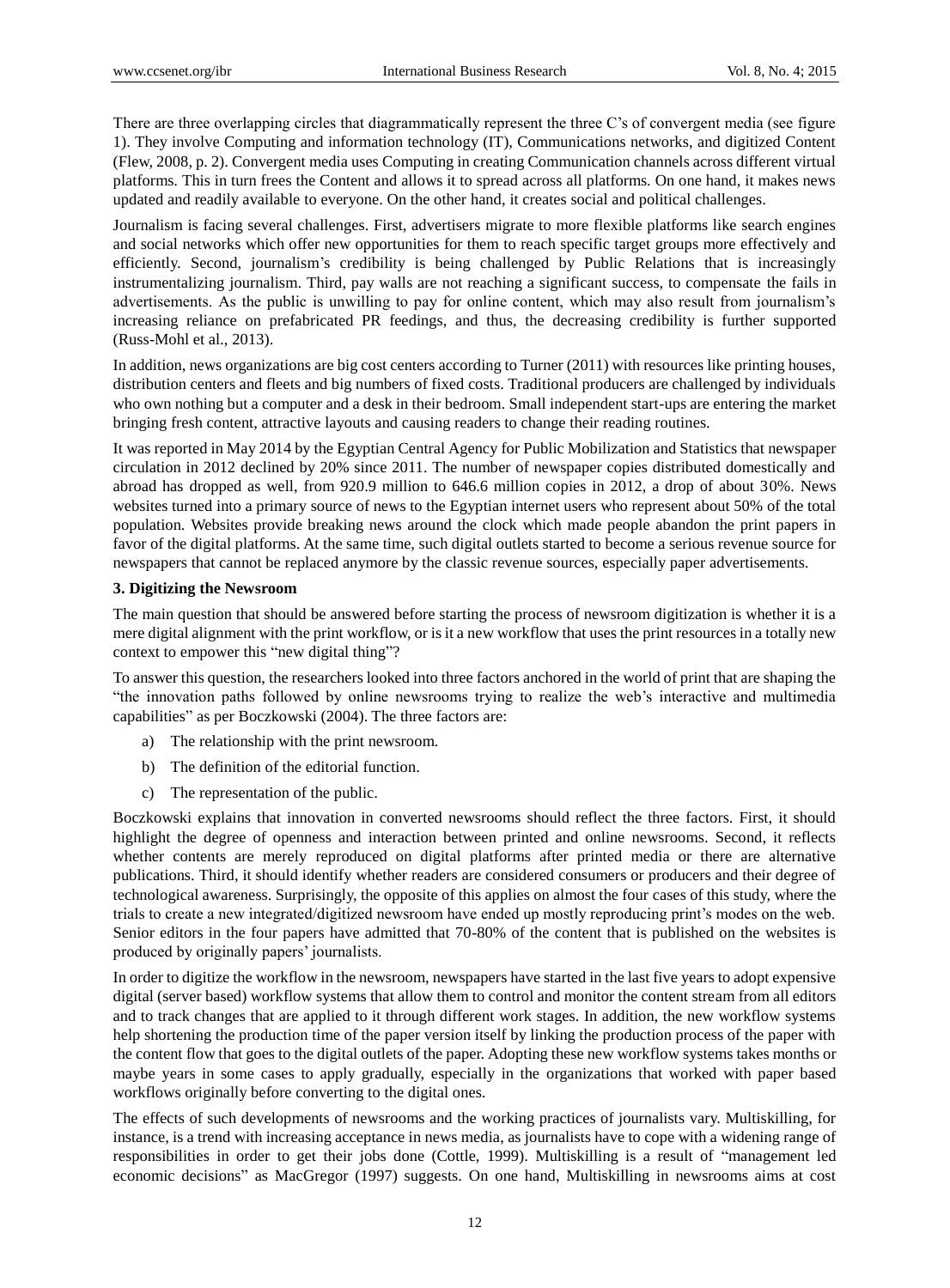reduction and efficiency improvement (Cottle, 1999). Multiskilling has brought some positive changes to newsrooms, such as more flexibility for journalists (MacGregor, 1997), the speeding up of a number of tasks such as data searching and making more information easily accessible to journalists (Leonard, 1992; Koch, 1991; Brooks, 1997), and the increased control by journalists over their own output (Wintour, 1989). On the other hand, technology brings "unsettling changes in working practices and routines", challenging "existing lines of demarcation in the journalistic workplace" as McNair (1998) suggests.

Bhuiyan (2009) believes that managers are the leaders of change. Once an organization adapts the convergent strategy, managers are responsible for steering the workforce towards the needed change. After the 25<sup>th</sup> January 2011 revolution, convergence of media started to emerge and managers started facing challenges when it comes to introducing change, facilitating communication and encouraging teamwork. For human resource practitioners, they should rethink their strategy with regard to compensation, training and development. Multiskilling forces journalists to learn and practice new skills with training. Consequently, journalists are expecting better packages. Human resource practitioners and managers are responsible for changing the culture of the media organization and making it customer-focused rather than journalist-focused. Pressure to speed the postings of news and respond to changes in the political public opinion has never been up to its peak.

## **4. Media Organizations' Profiles**

Four media organizations have been approached in this study. They are:

*1) Al-Masry Al-Youm* is an Egyptian privately owned daily newspaper that was first published in June 2004. It is published in Arabic and also maintains a companion website (*almasryalyoum.com*) which is also written in Arabic. An English version of the website was introduced in 2009 as the *Al-masry Al-youm English Edition*, which later evolved into *Egypt Independent*. It strives to be a full-service multimedia news organization for Egypt.

The paper is considered liberal, known for its" objectivity and sobriety. Despite its being funded by a group of Egyptian businessmen, it has not been known for its bias towards any of them. It is widely circulated all over Egypt and it mainly competes with Al-Ahram, the number one national paper in Egypt in regards of circulation. In 2014, the website of Al-masry Al-youm competed as one of the widest read news websites in Egypt. It was ranked 7<sup>th</sup> on Alexa"s ranking for Egyptian websites.

*2) Al-Shorouk* is an Egyptian privately owned daily newspaper. It was published in February 2009 in Arabic alongside with an online version *(shorouknews.com)*. Al-Shorouk is known as a conservative liberal newspaper that is interested in both Egyptian and Arab affairs. It has been a credible source for news especially during the Egyptian revolution in 2011. It is also known with a big variety of Op-Eds written by prominent writers from Egypt and Arabic Countries, representing different ideological directions. These publications have led to different accusations for the paper to be supporting some political directions, specially the Muslim Brotherhood.

The website of Al-Shorouk has seen different ups and downs during the last few years as it was affected by the political bias" accusations. In addition, it was not being updated as much as other competitors' websites as a result of not adopting an integrated newsroom model by the paper till the moment. It is ranked today  $110<sup>th</sup>$  amongst Egyptian websites on Alexa.

*3) Al-Watan* is an Egyptian privately owned daily newspaper, first published in May 2012 in Arabic. The paper is liberal and is well known with its variety of content like sports, arts and women, as well as investigative reporting. One of the main competitive advantages of the paper is its website, which is known for video journalism, multimedia, interactivity, services and listings. The website is ranked 19<sup>th</sup> in Alexa's ranking. Despite accusations to the paper that it is pro old regime in Egypt, it proved in a short time that it is a serious newspaper.

*4) Al-Ahram* is an Egyptian national daily newspaper, founded on 5 August 1875. It is the most widely circulating Egyptian daily newspaper. It has been considered as one of the most important sources of news regarding Egypt; however it has often been accused of being the voice of the Egyptian government.

In addition to the main edition published in Egypt, the paper publishes two other Arabic-language editions, one geared to the Arab World and the other aimed at an international audience, as well as editions in English and French.

Al-Ahram as an organization owns a wide portfolio of online websites and services that represents its many publications. The website of the daily paper *(ahram.org.eg)* is considered one of the first launched in Egypt. It is ranked 42<sup>th</sup> on Alexa. However, the website reflects the content of the daily newspaper, while there is another portal for the up-to-date news from other sources.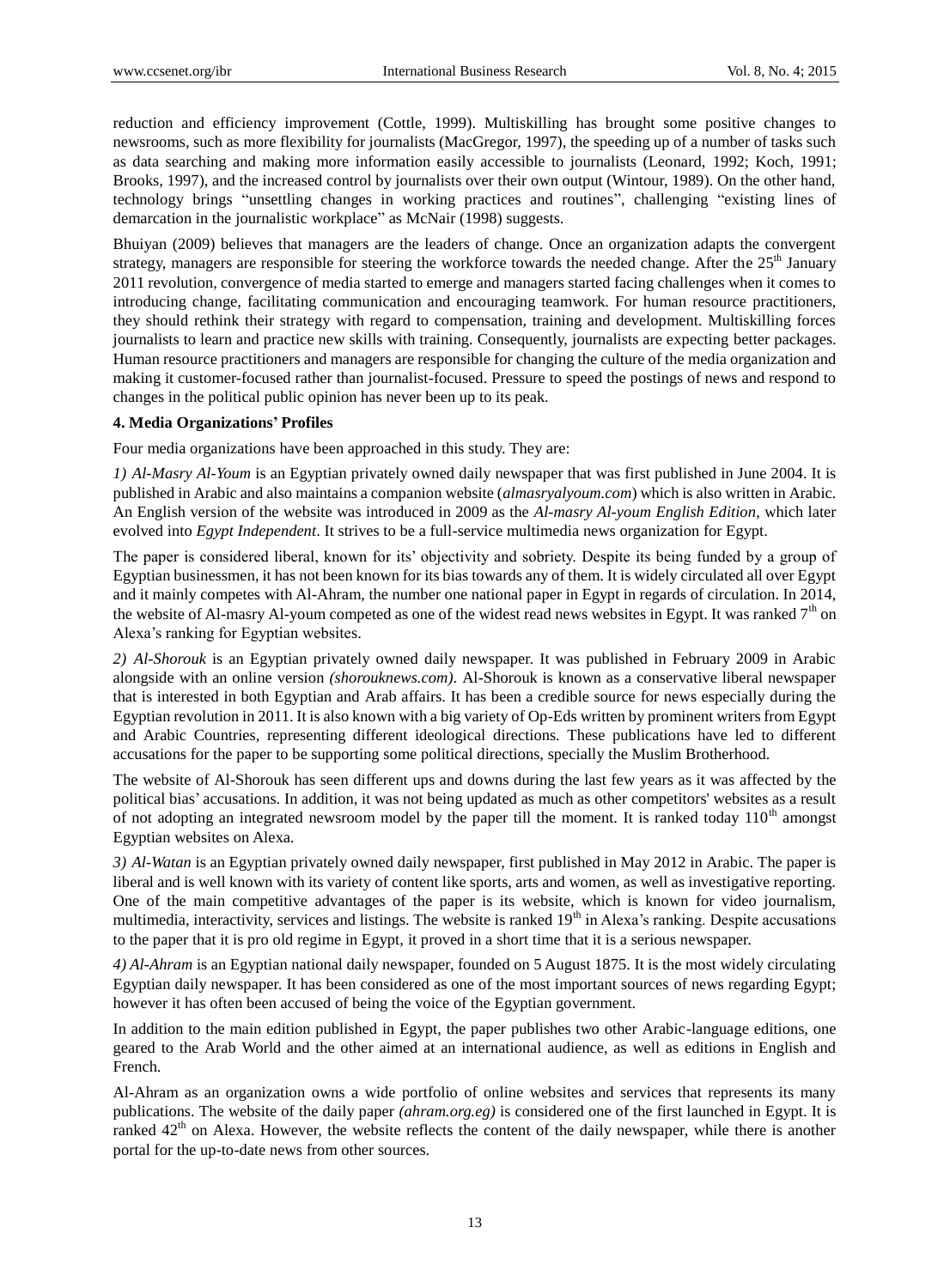# **5. Research Questions**

Based on the literature, the researchers concluded that to achieve the required change, a constructive and innovative workplace culture and supportive management are of utmost importance. At the same time, journalists are expected to be more flexible and versatile with change in the time their jobs are getting "rationalised and re-designated" (Cottle, 1999).

Hence, this study addressed three research questions:

- 1) Post January 2011 revolution, what changes were embedded in the media organization culture?
- 2) How did the job description of journalists change?
- 3) How was the journalistic credibility challenged?

# **6. Method**

Semi-structured interviews were conducted with twenty journalists from the four Egyptian news organizations previously discussed. The sample included participants with different experiences and managerial levels for comparative reasons. All of them have experience with both paper and digital workflows and techniques to be able to answer questions about the difference between the two directions and the implications of this convergence on their careers.

# **7. Results and Discussion**

# *7.1 Convergence Strategies*

The participants from the four media organizations revealed that the management is clearly prone to use the existing potential of the organization with which "the greater the number of products and services that can be delivered to consumers via the same communications infrastructure, the better the economics of each service" (Doyle, 2002). The main focus is achieving economies of scale and scope. This requires not necessarily the reduction of cost but an efficient workflow. An efficient workflow in addition to reducing expenses and maximizing profit are the main pillars behind the ongoing efforts of the four organizations. Training employees to use digital workflow systems and reorganize workplaces are the only ways to achieve these objectives. However, the management, thinking on the short term only, does not put training as a top priority due to the price tag attached to it.

The interviews revealed that the four organizations have been adopting convergence strategies in different levels. Al-Masry Al-Youm and Al-Watan have already transformed their workflows. Both Al-Shorouk and Al-Ahram still have a combination of using paper and digital workflows, while both of them are planning to fully digitize the whole workflow soon, by integrating server based systems. Al-Watan was the only paper that started from the beginning with a digitized newsroom, while the rest of papers have initially started with semi digital systems and then started to digitize them at different stages of work.

While the workflow itself has been fully or partly digitized, the structure of the newsroom itself has not been changed a lot, except for adding some units to empower the work of the digital department, like social media, multimedia and video. There is also a separated desk unit for the website rather than the main desk unit for the paper, because most of the journalists are not trained enough yet to produce content mainly for digital platforms, so the unit of web desk is responsible mainly for converting the content to digital platforms, including the website, social media and SMS services. Such approach has a downside as journalists lose the ownership of their outputs. They mainly write and another individual converts and publishes. Some journalists did not favor the website units' method.

One drawback mentioned by the interviewees is that the convergence process is currently focused on digitizing the same old workflow almost to adapt it to the new digital media. There are no deep or fundamental changes for the whole mechanism to consider the different potentials and characteristics of both paper and digital media; except for rare examples like breaking news, that are being produced mainly for the digital outlets. The human resources of the four organizations are not present sufficiently to handle such issues related to handling grievances, accepting change and training to use the new tools. Post 2011 revolution, demand on printed media declined and consumers opt for fast and latest news on virtual platforms. Managers and HR practitioners should focus on fixing the process and training the people. Duplication and mere republishing of news should be minimized. Journalists should be introduced with clear job descriptions, ethical rules of practice and challenging rewards.

## *7.2 Costs and Challenges of Transformation*

The research findings confirm that the cost of transformation to new forms of production and distribution is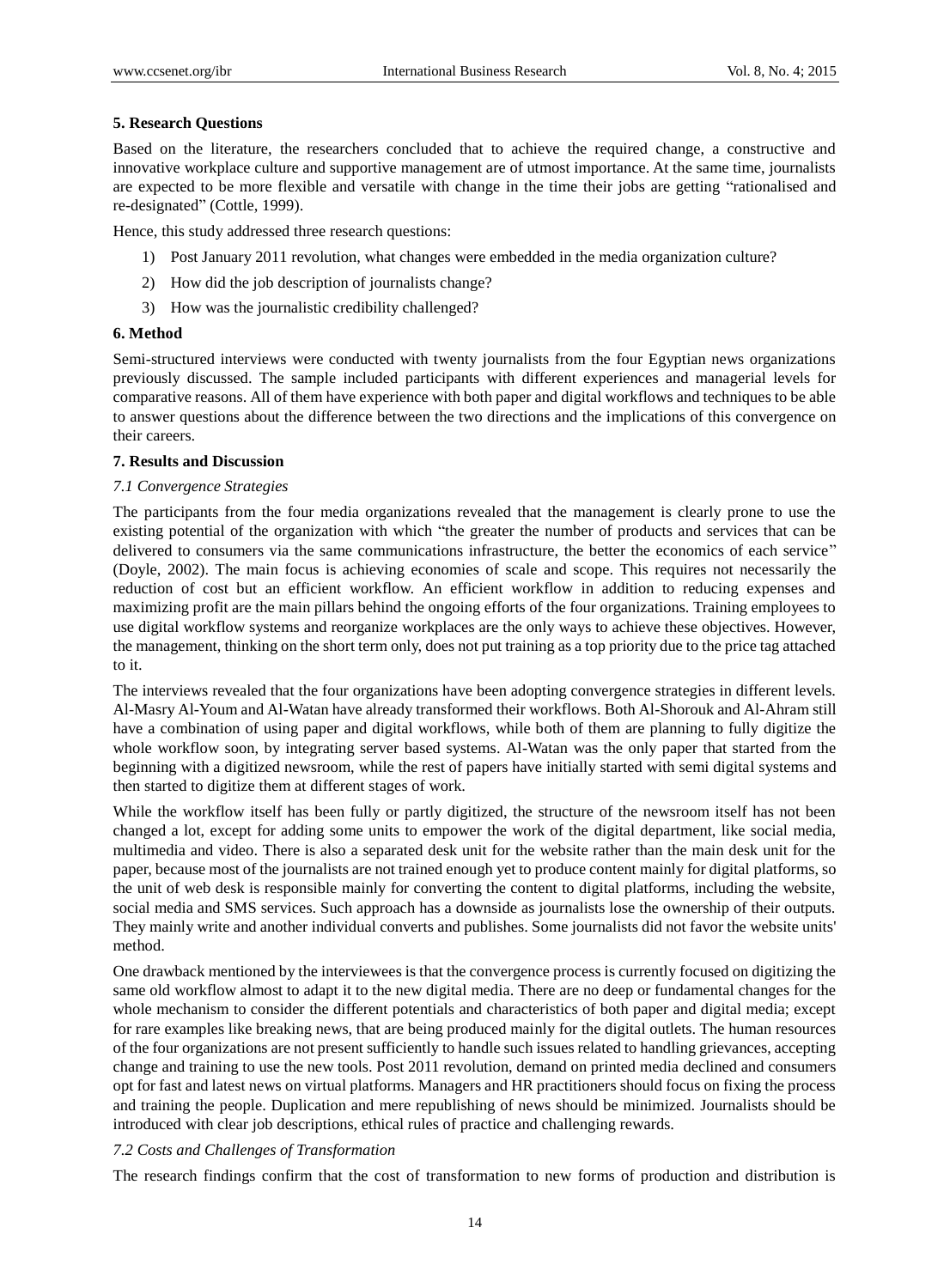already an expensive and ongoing process. The cost here could be translated to several factors, including the cost of adopting new digital workflow systems, changing the culture of work by training and applying necessary changes to the workflow practices that are turning to be more flexible. Some challenges reported by the journalists were outdated and rigid organizational policies, fear of change, sensitive journalists" relationships and negative behavior often obstruct proper teamwork implementation in media newsrooms (Neuzil, Hansen, & Ward, 1999).

Adopting new workflow systems seems to be simple relative to the needed changes in behaviors and development of skills and way of doing business. Care for training programs varies from an organization to another, while Al-Masry Al-Youm is the most developed organization in this part, the journalists mentioned that their organizations do not make the training courses mandatory. In most cases, training programs are not enough or covering all the developments in the industry. Journalists end up with the willingness and effort to develop themselves by self-learning and seek external training opportunities which adds burden on them.

Cost also affects the quality of the production. All interviewees have agreed that there is an increasing obsession of publishing news before competitors. While they have rejected the idea that this should come on the expense of credibility and fact checking, they have agreed that hasty publishing affects negatively the details and backgrounds that should come with the story *"We publish first, details come later"* as one of the editors has stated.

Press ethics are unidentified in Egypt. There are no laws or code of conduct that guide journalists in their writings. Moreover, the convergence of media has given journalists more space to search and publish news without sufficient scrutiny making journalists' credibility questioned. As Blach-Orsten and Burkal (2014) discuss, source, medium and the relationship between credibility and press ethics are three areas of research focus. Applying these areas on the four organizations puts Egyptian journalists' credibility at risk. The political situation and the demands of consumers have put journalists under pressure to bring the latest news in high speed and share it across all digital platforms to create the maximum impact. Journalists confessed that they get news and spread it without sufficiently checking its source and truthfulness. They use the digital platforms to create the needed vibe. With no code of ethics, they are not put under legal investigations and every journalist is left to his/her own conscience.

#### *7.3 Human Resources Challenges*

*Multiple skills* are considered essential for the success of all media employees (Boers et al., 2012). However, in all the newsrooms visited, multiskilling is still considered as an advantage recognized only by the journalist and not more than that. Visited newsrooms are still depending mainly on single skilled professionals in the different specializations, like multimedia, video, photography and social media. For a normal journalist to be able to do several tasks in parallel is an extra ability that he/she will not necessarily be rewarded for or be considered for a future promotion or raise.

*Resistance to change* is another common challenge amongst journalists in the new newsrooms. They justified it as trying to change a working routine that has not been changed for years is difficult. In addition, the media organizations do not offer motivational returns for the change. The journalists are left with insufficient compensation, and denied incentives. Inability to use technology was another reason. They are not aware of how to use technology tools and not willing to start learning from scratch. Howver, Al-Masry Al-Youm uses cash incentives for departments that achieve a pre-set quota of news as a technique to encourage journalists to engage more with the new system. Technology has come with advantages that cannot be totally ignored by journalists. For instance, their work has more chances to get published compared to previous times, because of the flexible space of internet, which strengthens their relationship with their sources. Finding sources, information and stories to cover became much easier than before by dint of search engines, social networks and other available communication tools.

Referring to the challenges that have been there while trying to adopt the new workflow, a senior editor at Al-Masry Al-Youm pointed out:

*"Our main challenge was to change a stable culture of work, despite that most employees are young. Some journalists resisting change for many reasons including not being aware of the effects of development on the journalist himself, also being used to a way of working for years and not being keen to learn new things were all obstacles that we needed to cross. This took a time to be done, but we did it at the end".*

Integration has helped to melt the ice between the originally paper journalists and the newcomers, the digital ones. For years in Egypt, digital editors have been considered as a lower level of journalists compared to paper journalists who were the more prestigious and credible. While readers do not really differentiate between both types of journalists, this idea has started to change inside the news organizations in Egypt. Most of interviewees have denoted that organizations do not discriminate between the two types of journalists in a systematic way, while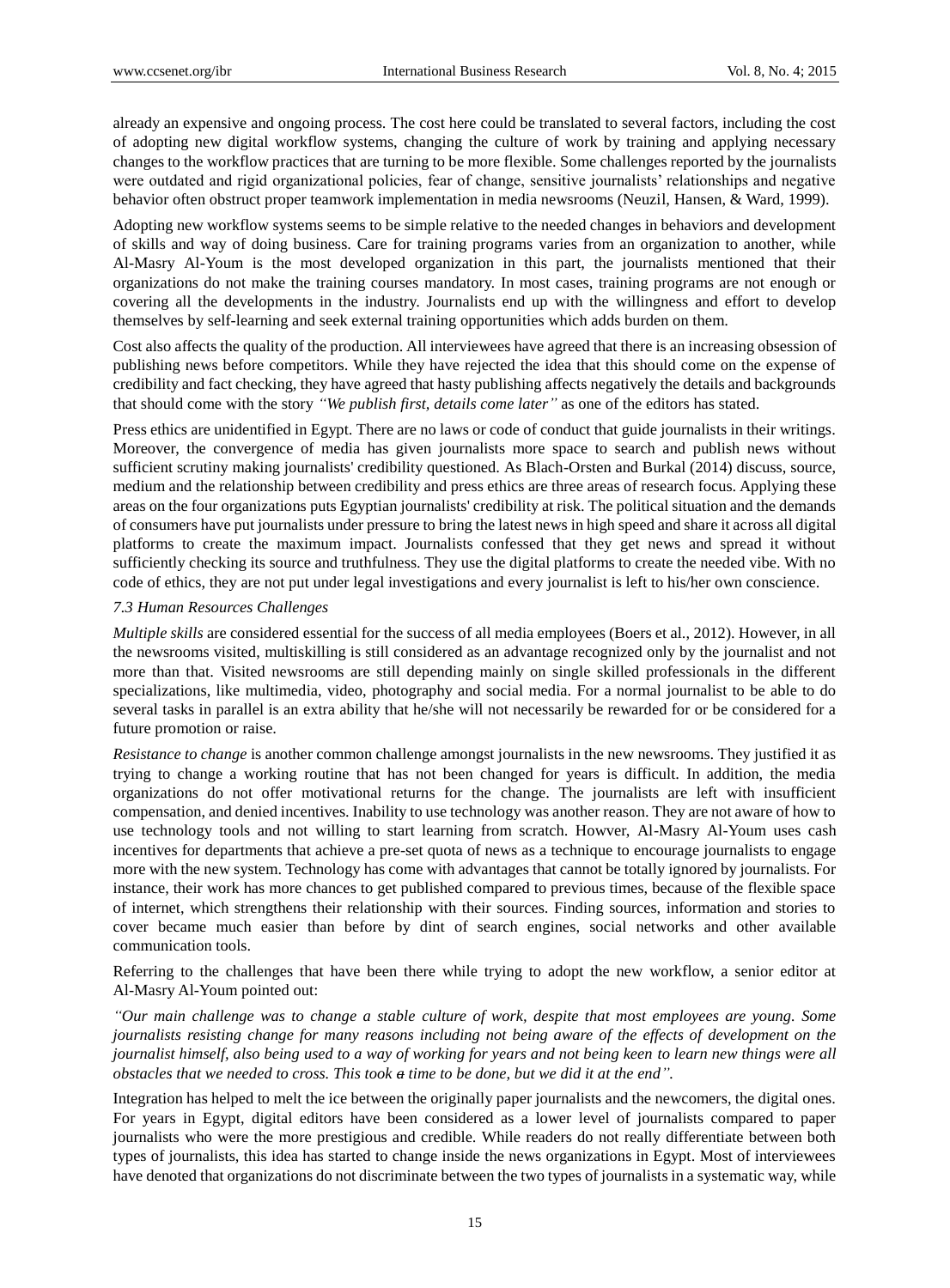some journalists still appreciate the idea of having their names on a printed paper more than a website. *"There is still a culture amongst journalists of appreciation to the paper journalist comparing to the digital one, although internet is now wider and reaches way more readers comparing to paper"* a web editor said.

One of the main obstacles in the integration process between paper and digital is *communication*. There are no official communication policies amongst different departments or written job descriptions for most of journalists. This leads to some work duplication and intersections that cost additional time and effort. In addition, this causes employees to be frustrated and confused.

# *7.4 Time Pressure and Workload*

While all interviewed journalists in this study have agreed that technology tools are making lots of tasks easier and possible, most of them have claimed that the same technology adds pressure on them. While technology allows journalists to find data, information and resources quicker and easier, the quick pace of instant publishing on digital platforms all over the day has created a new kind workload that journalists have not experienced before being introduced to new digital tools.

An editor in Al-Watan comments on this saying: *"The pressure that technology adds on us as journalists is big, while it can be minimized by experience and training, it also pushes us to set our publishing priorities better than before, to be able to follow up the pace of news".*

Time pressure, production speed and competition have led to a less relaxed working environment for journalists. Sharing the same tools and work mechanisms amongst different newspapers, makes the competition way harder, and a big portion of this load reflects on journalists in their daily work.

One of the main concerns regarding the time pressure and increasing workloads is that news analysis becomes more difficult (Scott, 2005; Cottle, 1999; Tuchman, 1978; Altheide, 1976; and Epstein, 1973 as cited in Konstantinos & Roger, 2008). Journalists are expected to be both fast and multitasking, making it more difficult for them to produce content with the same degree of details and analysis as they have used to do before.

Most of interviewees have also acknowledged the fact that being multi-skilled takes more time to finish tasks because of handling different elements in every piece of work, compared to leaving the extra elements like photo editing and data entry to specialized colleagues to handle them after writing the piece of work. However, there is a general agreement that the content production has become faster and that time that is spent on doing extra tasks is not delaying the workflow in a harmful way.

Regarding the research questions, it was concluded that convergence requires media organizations to adopt a culture of continuous change. Human resource practitioners are required to focus on introducing communication channels between employees, providing sufficient training for journalists to acquire new skills and drafting lucrative compensation packages to motivate and retain journalists. Regarding the job descriptions, media organizations still fail to provide clear and inclusive ones making journalists frustrated and unable to feel committed to their outputs. Finally, the credibility of journalists is challenged. With no code of ethics and high demand on new news, it is still early to draw conclusions on how this issue will develop and be resolved.

This study has several limitations. First, the sample size is small. Future studies should focus on enlarging and diversifying the sample to validate the results of this study. Second, it is suggested to focus on the human resources departments to get their insights on the transition phase in media organizations and compare them with the journalists' perceptions. Third, it is also suggested to shed light on the changes happening in recruitment, training and retention of journalists in media organizations.

## **8. Conclusion**

The four organizations approached in this study revealed that there are radical changes taking place inside them as a result of media convergence accompanied by the political uprisings taking place since 2011 revolution. These changes are related to the way of doing work, the roles of journalists and the work environment.

As the tolerance with lack of digital skills decreases, the entry requirements for the newsrooms are getting more demanding for journalists who have to seek opportunities to learn about the basic tools and concepts of digital media to be able to get new jobs or to keep the current ones. Being a multi-skilled journalist is going to be a minimum requirement in the near future.

Egyptian newspapers are seeking new talents amongst their journalists, or hiring new ones, including readiness and the ability to deliver valuable content in different formats for both print and digital platforms. At the same time organizations are investing in the technological infrastructure, adopting digital workflow systems and developing their digital products to remain competitive.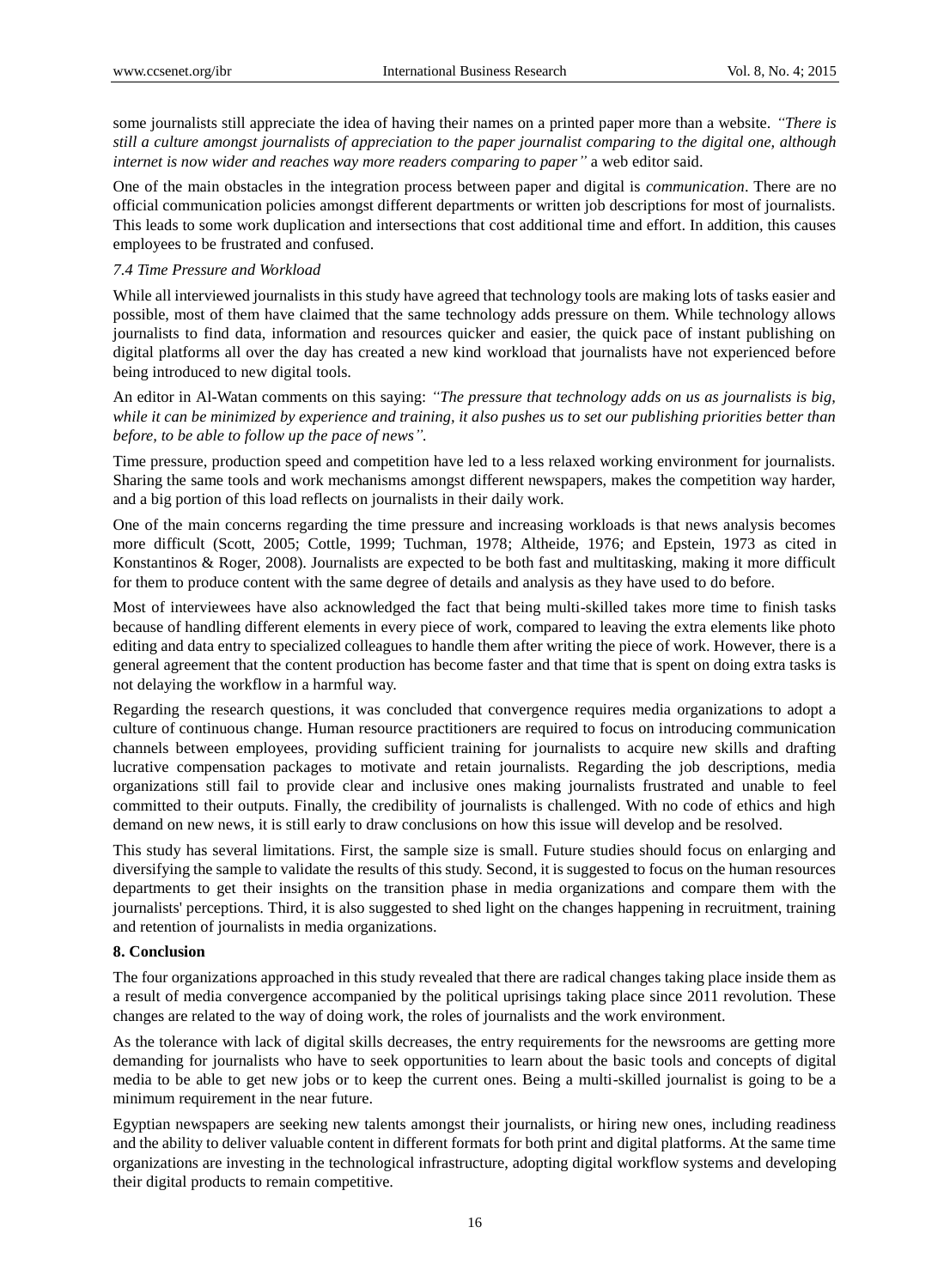While the current efforts in Egypt seem to be as putting print media in a digital context rather than digitizing it from the core, it is a necessary step towards exploring new formats of content and workflows that are developed by native digital journalists and managers. There is still a long way of learning for both organizations and journalists to achieve that.

Employees in media organizations are facing several challenges. Resistance to change is happening as a normal reaction by a percentage of journalists who fear the change and its consequences on their stable jobs. Organizations and management need to adopt different techniques to handle such a resistance, whether by putting clear deadlines for journalists to adopt the new requirements and cope with them, or through different kinds of incentives to encourage journalists to work harder to get developed.

Pressured environment for journalists is a reality that is hard to ignore or avoid in such a transformational time. Organizations should exert more effort to avoid the possible impacts of pressure on the quality of the content rather than focusing mainly on quantity and speed of publishing. Further professional standards and workload management are required.

As the workflow and the structure of the newsroom are getting more complicated by the time, there is also a need to enhance communication policies in the newsroom; part of this is related to proper job analysis and providing clear job descriptions and responsibilities in the organization. The time has come to integrate better human resource management practices in the media organizations in Egypt.

In the same context, it is clear that media organizations need to invest more in career development programs to help journalists acquire the desired skills and abilities required in the digitization process. There is a clear need also to standardize the job specifications to be able to properly evaluate current employees and possible job candidates. On the other hand, media organizations should also focus on the top managerial level and start hiring managers who believe in convergence and how to introduce and manage it.

Bhuiyan (2009) provides some recommendations for managers introducing convergence in media organizations. First, training should be provided for both, managers and employees to ensure that they have the needed skills and minimize any discomfort or frustration. Second, planning the change is important to anticipate problems, commit adequate resources and follow the best methods in implementing the transition. Third, ongoing communication is important to answer questions, minimize confusion and build a positive new culture.

Boers et al. (2012) believe that even the teaching of journalism needs radical changes. Students should receive education and training on innovation, communication and multi-skilling.

#### **References**

- Bhuiyan, S. I. (2009). Strategies for developing media managers for convergence: An analysis of perspectives from management theory and practice for managers of converged newsrooms. *Pranjana: The Journal of Management Awareness, 12*(2), 1-15.
- Blach-Orsten, M., & Burkal, R. (2014). Credibilty and the media as a political institution. *Nordicom Review, 35*, Special Issue, 67-79.
- Boczkowski, P. (2004). [The processes of adopting multimedia and interactivity in three online newsrooms.](http://onlinelibrary.wiley.com/doi/10.1111/j.1460-2466.2004.tb02624.x/abstract) *Journal of Communication, 54,* 197-213. http://dx.doi.org/10.1111/j.1460-2466.2004.tb02624.x
- Boers, R., Ercan, E., Rinsdorf, L., & Vaagan, R. W. (2012). From convergence to connectivism: Teaching journalism 2.0. *Online Journal of Communication and Media Technologies, 2*(4), 52-64.
- Briggs, A., & Burke, P. (2002). *A social history of the media: From Gutenberg to the internet*. Padstow, UK: Polity.
- Brooks, B. S. (1997). *Journalism in the information age*. Boston, MA: Allyn and Bacon.
- Cottle, S. (1999). From BBC newsroom to BBC newscentre: On changing technology and journalist practices. *Convergence: Journal of New Information and Communication Technologies, 5*(3), 22-43.
- Croteau, D., & Hoynes, W. (2007). *The media industry: Structure, strategy and debates*. Sage Publications. Retrieved that the contract of the contract of the contract of the contract of the contract of the contract of the contract of the contract of the contract of the contract of the contract of the contract of the contract of http://www.sagepub.com/mcquail6/Online%20readings/9b%20Croteau%20&%20Hoynes%20-Devereux-C
- h-02.pdf Doyle, G. (2002). *Media ownership: The economics and politics of convergence and concentration in the UK and European media*. SAGE.
- Dwyer, T. (2010). *Media Convergence*. McGraw-Hill Education.